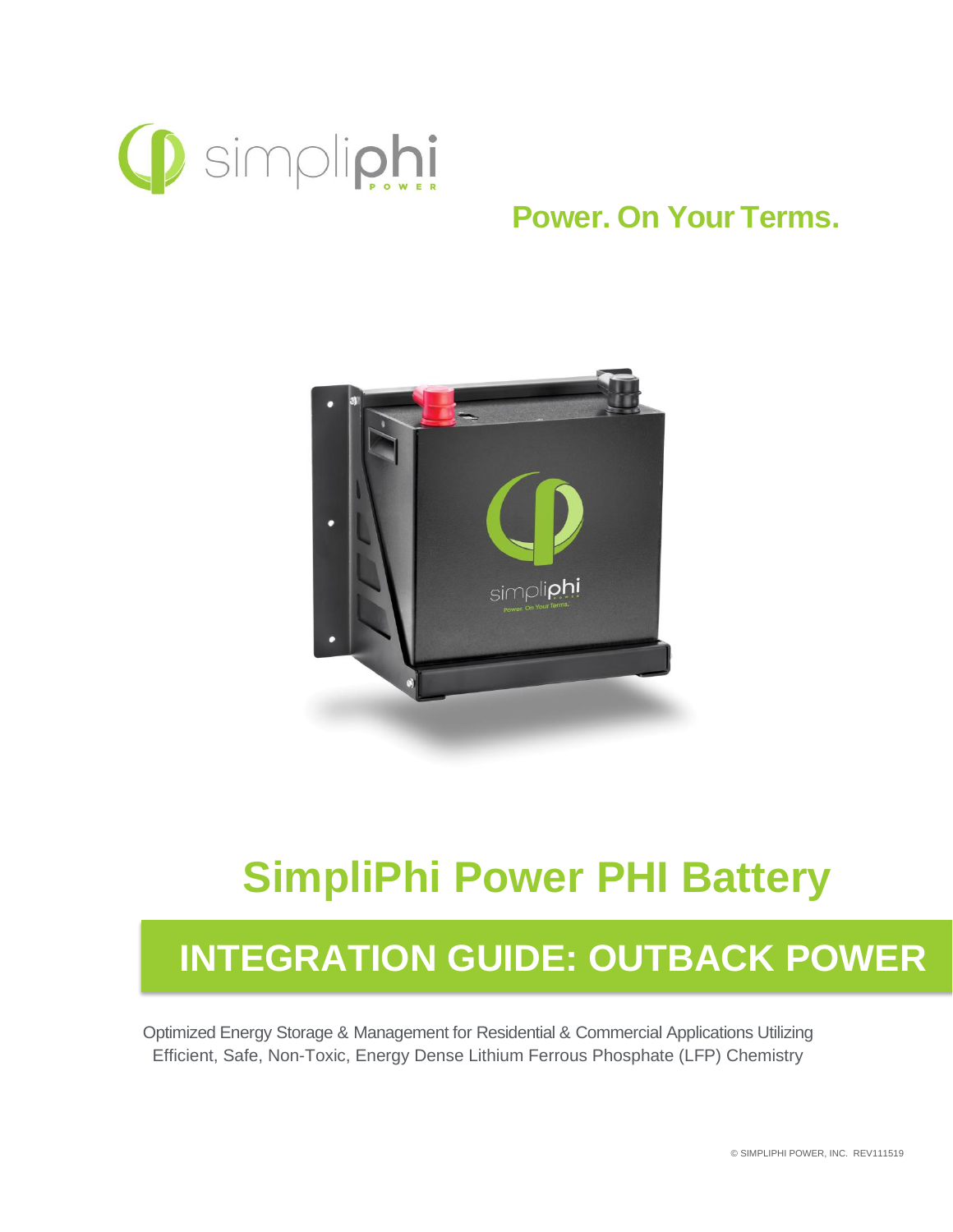# SimpliPhi Your Energy Security and Independence

### **and gain control of your own power.**

SimpliPhi helps you manage your power as a personal resource. Anytime. Anywhere. SimpliPhi energy storage optimizes integration of any power generation source – solar, wind, generator – on or off grid and protects your home and missioncritical business functions from power outages and intermittency. SimpliPhi storage technology eliminates operating temperature constraints, toxic coolants and the risk of thermal runaway. Safe lithium ferrous phosphate. No cobalt. No hazards.

SimpliPhi's battery technology utilizes the industry's most environmentally benign chemistry combined with proprietary architecture and power electronics (BMS) that eliminate the need for cooling or ventilation to create products that provide energy security and resiliency – all with a 98% efficiency rate.

*SimpliPhi Power offers proprietary, commercially available energy storage and management systems that are safe, non-toxic, reliable, durable, efficient, highly scalable, and economical over the lifetime of the PHI Battery.*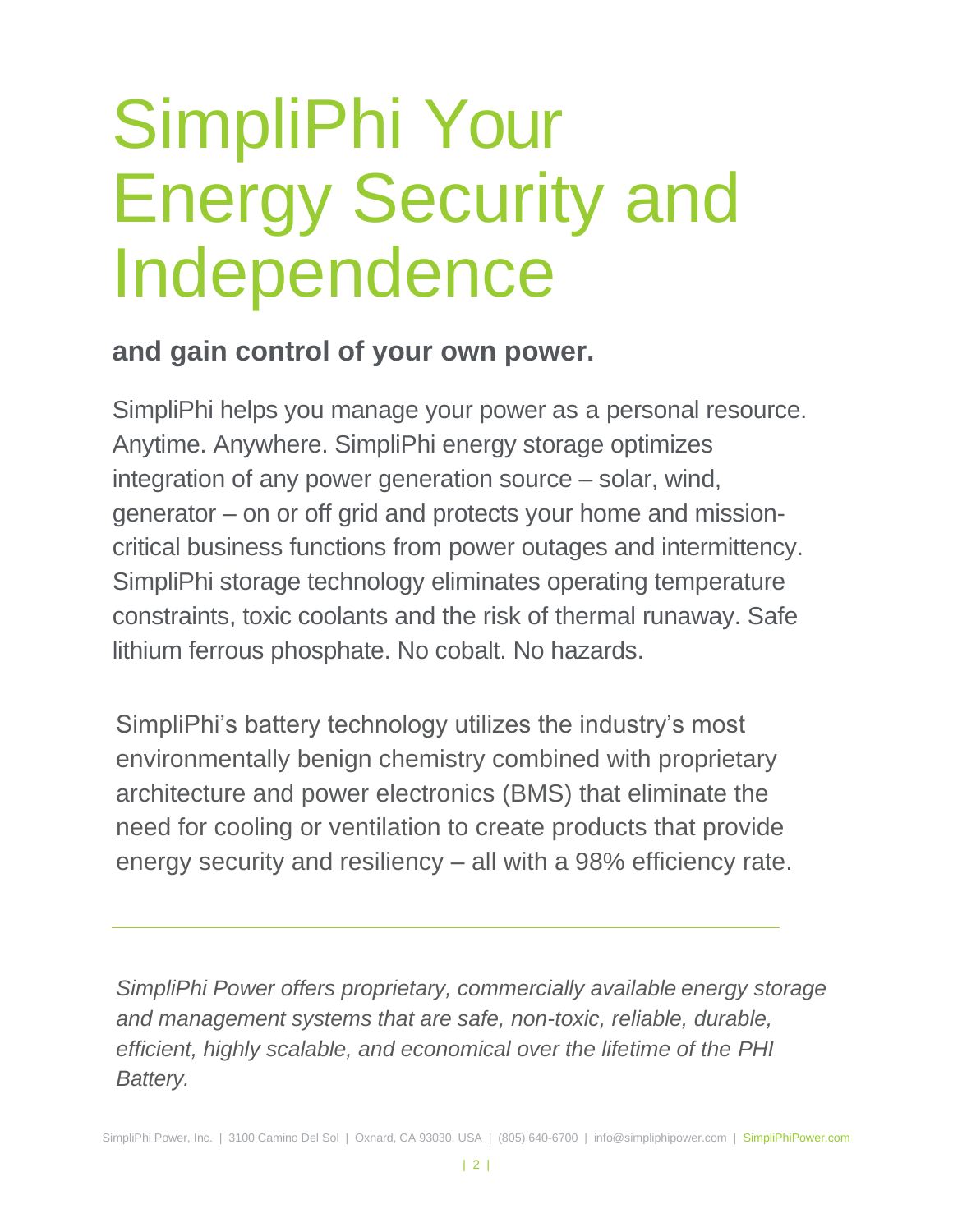## **Table of Contents**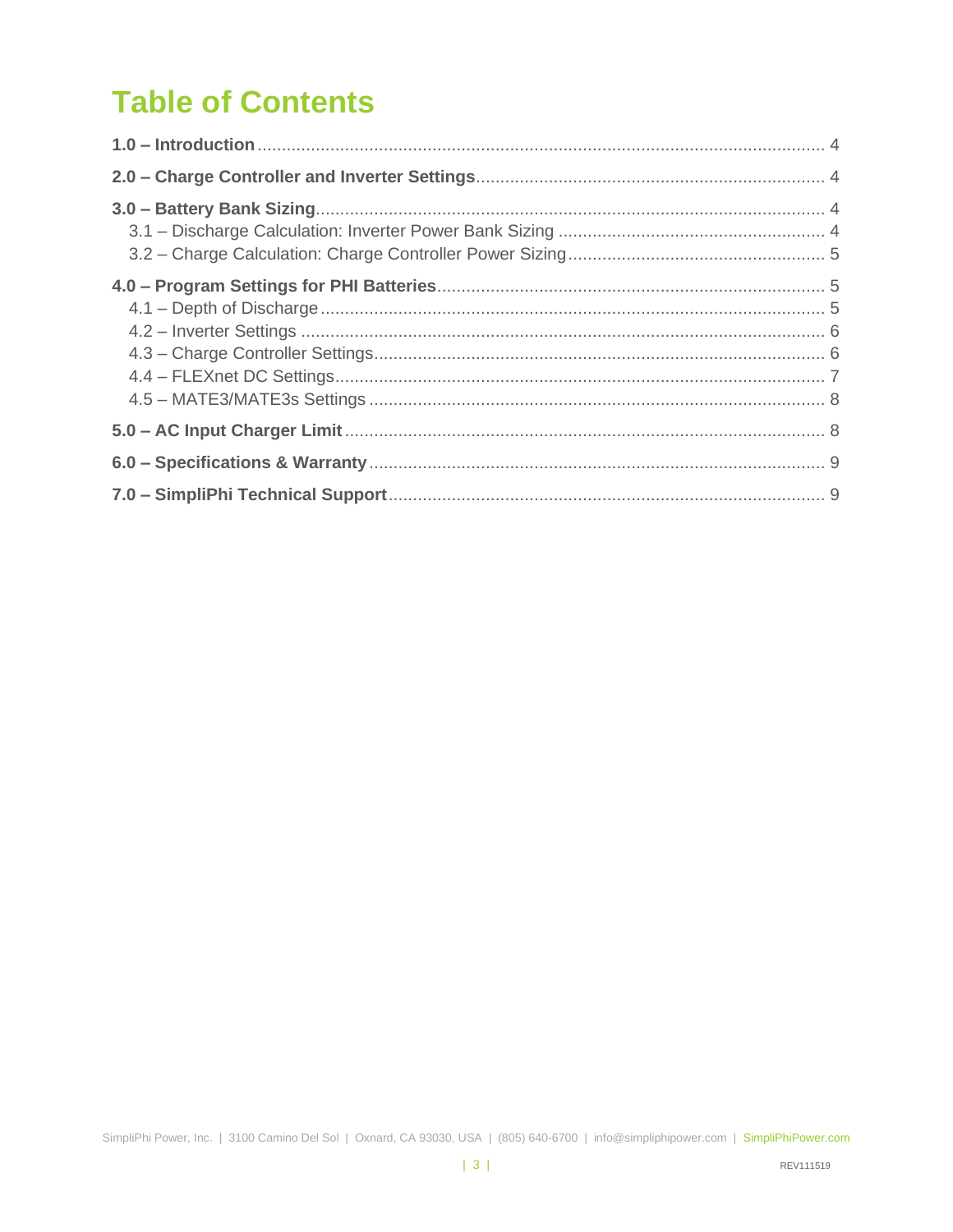## <span id="page-3-0"></span>**1.0 – Introduction**

This integration guide covers the recommended set up and configuration of Outback Power equipment for optimizing performance with SimpliPhi PHI 3.8 kWh batteries. More information on SimpliPhi products can be found on our website: [https://simpliphipower.com/.](https://simpliphipower.com/)

Outback Power offers many products which are too numerous to be covered here. The specific Outback Power products covered in this guide include, but are not limited to:

- Radian Series Inverters/Chargers
- FLEXmax Series Charge Controllers
- FXR/VFXR Series Inverters/Chargers
- MATE Series System Display & Communications
- OPTICS RE System Monitoring & Control
- FLEXnet DC

## <span id="page-3-1"></span>**2.0 – Charge Controller and Inverter Settings**

Outback Power has performed qualification testing of the PHI 3.8 kWh battery with their equipment. Per their testing and recommendations, the following parameters (refer to table below) have been validated. More information on Outback products can be found on their website: [http://outbackpower.com/.](http://outbackpower.com/)

## <span id="page-3-2"></span>**3.0 – Battery Bank Sizing**

A properly sized PHI battery bank should be at least double (2x) the kW rating of the inverter(s) and have a C/2 rating greater than the maximum charge controller rating. Depending on the specifications of the equipment used in the system, sizing the PHI battery bank based on these two criteria may yield different results. Therefore, the best practice is to calculate the PHI battery bank based on both criteria and use the greater of the two results as the minimum quantity. We can compare these two calculation methods assuming the nomenclature below:

- Battery rated power = Bat<sub>kWh</sub> (typically  $@C/2$ )
- Inverter power full  $load = Inv_{KW}$
- Maximum battery charge current  $= I_{\text{BatChrgMax}}$
- PV charge controller maximum  $=$  IPVChrgMax
- Recommended minimum number of batteries =  $B_{#}$

Discharge equation:  $B_{\#Inv} \geq Inv_{KW} / Bat_{KWh}$ Charge equation:  $B_{\text{#PV}} \geq I_{\text{PVChrgMax}}/I_{\text{BatChrgMax}}$ 

#### <span id="page-3-3"></span>**3.1 – Discharge Calculation: Inverter Power Bank Sizing**

To optimize the PHI battery bank and protect against over-discharge (voiding the battery Warranty), the PHI battery bank should be sized at least double (2x) the kW rating of the inverter.

Discharge Example: B#Inv ≥ Invkw / Batkwh

- Inverter is rated at 8 kW
- Battery is rated at 3.8 kWh, therefore the C/2 load rating is 1.9 kW

 $B_{\#}$ Inv  $\geq 8$  kW / 1.9 kW = 4.21

**A properly sized PHI battery bank based on maximum discharge would have a minimum of 5 batteries.** This ensures no greater than C/2 battery load. If the PHI battery bank has fewer batteries than calculated, special care must be taken with the inverter settings to limit the load below the specified rating of the PHI battery. These settings are described in the following sections of this Integration Guide.

SimpliPhi Power, Inc. | 3100 Camino Del Sol | Oxnard, CA 93030, USA | (805) 640-6700 | info@simpliphipower.com | SimpliPhiPower.com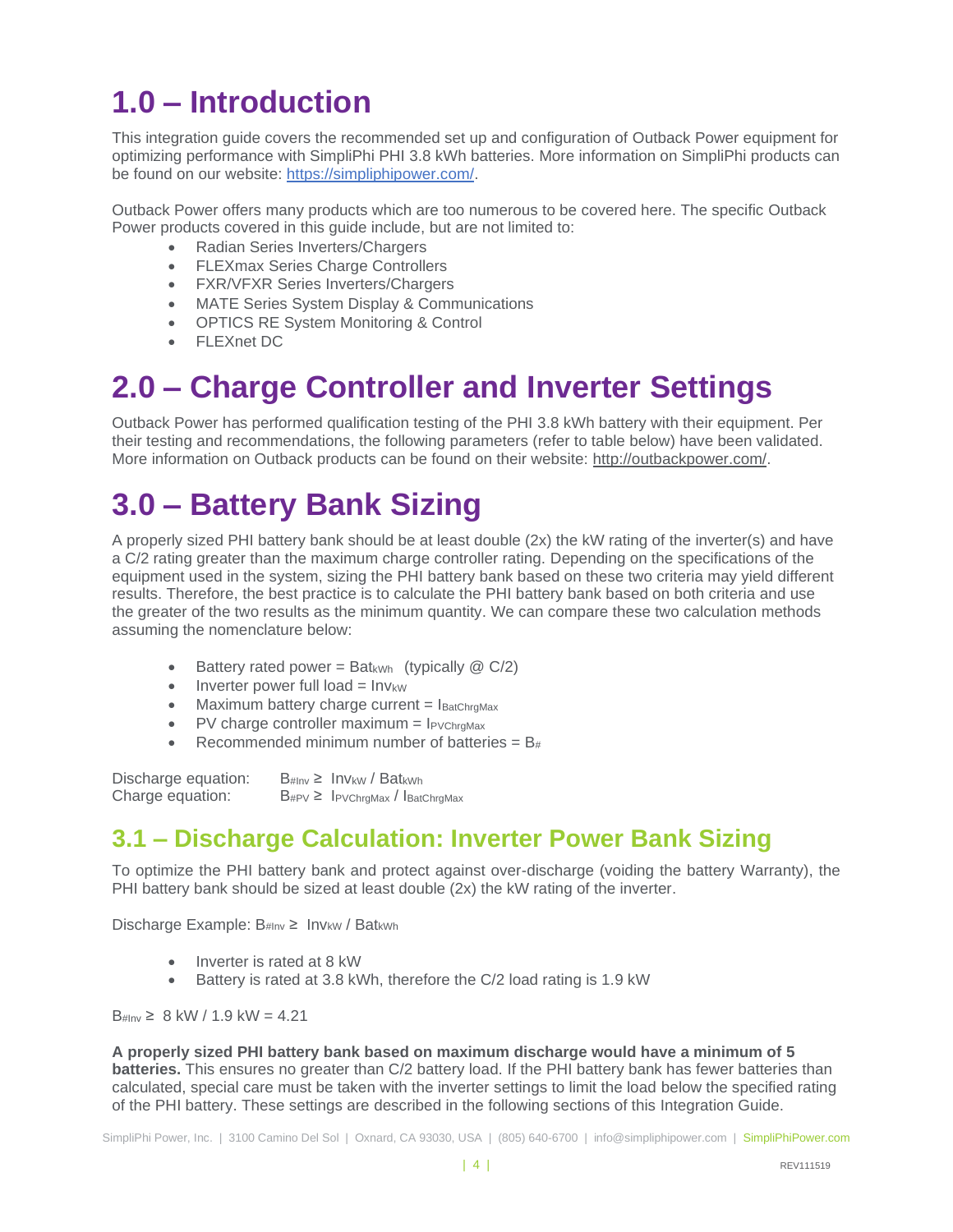#### <span id="page-4-0"></span>**3.2 – Charge Calculation: Charge Controller Power Bank Sizing**

To optimize solar harvesting, a properly sized PHI battery bank should be able to accept the maximum PV charge current. To determine the minimum number of batteries required to optimize PV, divide the output of the charge controller(s) by the "max continuous charge current" per PHI Battery. Be sure to verify the "max continuous charge current" for the PHI battery model that you're using, because it may differ from C/2 depending on the model.

Charge Example:  $B_{\text{HPV}} \geq 1_{\text{PVChraMax}} / 1_{\text{BatChraMax}}$ 

- Max. continuous charge current for PHI 3.8 kWh 48V = 37.5A
- PV charge controller max = 80A

 $B_{\text{HPV}} \geq 80A / 37.5A = 2.13$ 

**A properly sized PHI battery bank based on available PV charge would have a minimum of 3 batteries.** This maximizes the use of available PV while ensuring the batteries are never stressed by overcharging. If the PHI battery bank has fewer batteries than calculated, special care must be taken with the inverter settings to limit the charge rate below the specified rating of the PHI battery. These settings are described in the following sections of this Integration Guide.

**In summary: When comparing the same system using these two calculations for sizing the PHI battery bank, the minimum number of batteries should be the greater of the two results (Discharge Calculation & Charge Calculation). In this example, this translates into 5 PHI batteries in the system.**

## <span id="page-4-1"></span>**4.0 – Program Settings for PHI Batteries**

In order to maintain the Warranty, it is critical to ensure that the appropriate settings for the desired Warranty are programmed in all of the system components. This section will cover the basic concepts and settings for Outback Power equipment.

#### <span id="page-4-2"></span>**4.1 – Depth of Discharge**

In order to optimize performance and the life of your system and PHI batteries, SimpliPhi Power recommends programming the equipment settings for 80% Depth of Discharge (DoD). This qualifies for the SimpliPhi 10-year / 10,000 cycle Warranty on the batteries. Greater DoD is possible but will result in reduced cycle life. Refer to the PHI 3.8 kWh Battery Warranty to compare DoD settings and the associated Warranty.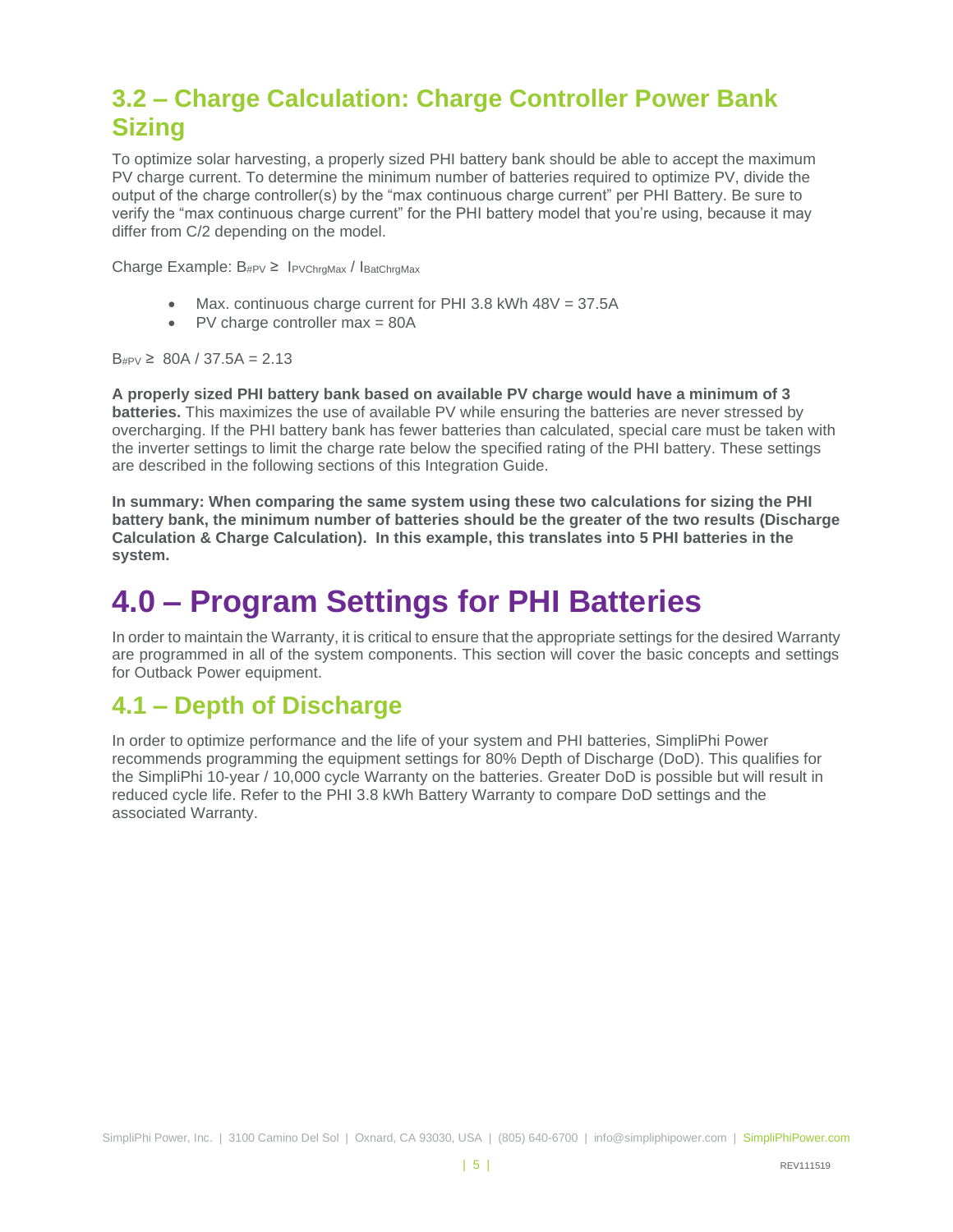#### <span id="page-5-0"></span>**4.2 – Inverter Settings**

| <b>Inverter Settings</b>                   | 10k Cycles<br>(80% DOD)                        | <b>5k Cycles</b><br>(90% DOD) | 3.5k Cycles<br>(100% DOD) |  |
|--------------------------------------------|------------------------------------------------|-------------------------------|---------------------------|--|
| Absorb Voltage (V), Time                   | 27.2 / 54.4, 1 hour                            | 27.2 / 54.4, 1 hour           | 28 / 56, 1 hour           |  |
| Float Voltage and Time                     | N/A (disable float by setting Float Time to 0) |                               |                           |  |
| <b>Refloat Voltage</b>                     |                                                | N/A (disable float)           |                           |  |
| Re-Bulk Voltage                            | 25.6/51.2                                      |                               |                           |  |
| <b>AC Input Mode</b>                       | Grid Tied (default, adjust as needed)          |                               |                           |  |
| SellRE (Offset) Voltage (V)                | 27 / 54 (default)                              |                               |                           |  |
| AC Charger Limit in AC Amps <sup>1,2</sup> | $24V = 5A (240V)$ , 10A (120V)                 |                               |                           |  |
|                                            | $48V = 8A (240V)$ , 17A (120V)                 |                               |                           |  |
| Low Battery Cut-Out Voltage (V)            | 25/50                                          | 24.8 / 49.6                   | 24/48                     |  |
| Low Battery Cut-Out Delay <sup>3</sup>     | 130 seconds                                    |                               |                           |  |
| Low Battery Cut-In Voltage (V)             | 26/52                                          | 26/52                         | 26/52                     |  |

**Table 1.0 - Settings for SimpliPhi PHI 3.8 kWh 48V Battery w/Outback Inverters**

**Notes:**

- 1. Per PHI 3.8 kWh battery Refer to the "AC Input Charger Limit" section for conversion method of DC to AC limits.
- 2. Per PHI 3.8 kWh battery These settings are calculated by multiplying the nominal per battery value times the # of batteries. Refer to Charge Controller Bank Sizing under the "Battery Bank Sizing" section.
- Levels are typical @ 25C and may need adjusting at temperature extremes.
- When performing rapid deep charge/discharge cycles the battery should be allowed to "rest" 15 minutes in between.



**CAUTION: When PHI battery quantities change, the capacity & charge/discharge current settings must be reassessed. Failure to do so will void the Warranty.**

#### <span id="page-5-1"></span>**4.3 – Charge Controller Settings**

**Table 2.0 - Settings for SimpliPhi PHI 3.8 kWh 48V Battery w/Outback Charge Controllers**

| <b>Charge Controller</b><br><b>Settings</b> | <b>10k Cycles</b><br>(80% DoD) | <b>5k Cycles</b><br>(90% DoD) | 3.5k Cycles<br>(100% DoD) |
|---------------------------------------------|--------------------------------|-------------------------------|---------------------------|
| Absorb Voltage (V), Time                    | 27.4 / 54.8, 2 hours           | 27.4 / 54.8, 2 hours          | 28.2 / 56.4, 1 hour       |
| Float Voltage                               |                                | 27 / 54 (default)             |                           |
| Rebulk Voltage (V)                          | 25.6 / 51.2                    |                               |                           |
| DC Current Limit <sup>1</sup>               | 45A / 37.5A                    |                               |                           |
| Absorb End Amps                             | 0 (default)                    |                               |                           |

**Notes:**

- 1. Per PHI 3.8 kWh battery These settings are calculated by multiplying the nominal per battery value times the # of batteries. Refer to Charge Controller Bank Sizing under the "Battery Bank Sizing" section.
- Levels are typical @ 25C and may need adjusting at temperature extremes.
- When performing rapid deep charge/discharge cycles the battery should be allowed to "rest" 15 minutes in between.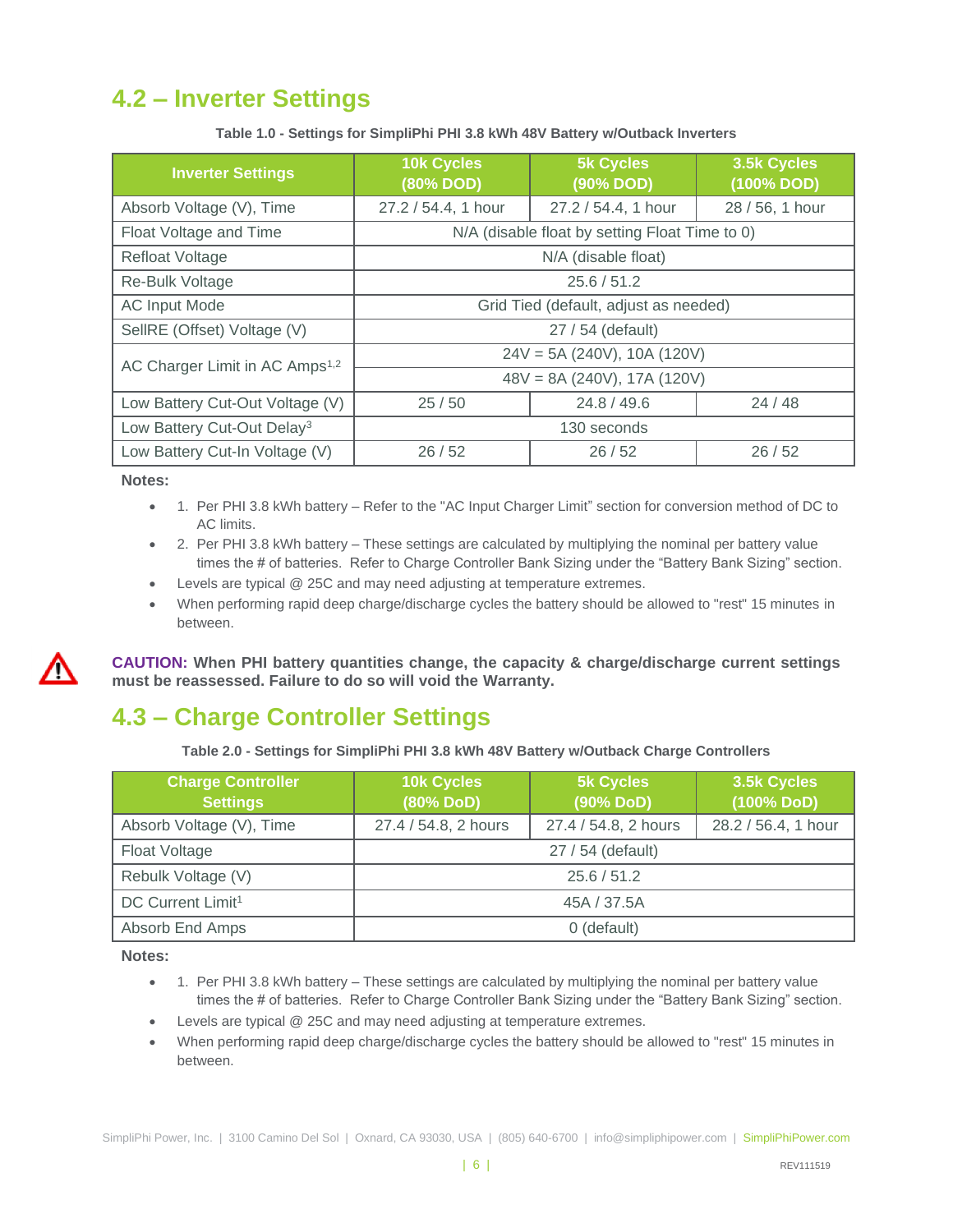

**CAUTION: When PHI battery quantities change, the capacity & charge/discharge current settings must be reassessed. Failure to do so will void the Warranty.**

#### <span id="page-6-0"></span>**4.4 – FLEXnet DC Settings**

**Table 3.0 - Settings for SimpliPhi PHI 3.8 kWh 48V Battery w/Outback FLEXnet DC**

| <b>FLEXnet DC Settings</b>            | <b>10k Cycles</b><br>(80% DoD)           | <b>5k Cycles</b><br>(90% DoD) | 3.5k Cycles<br>(100% DoD) |
|---------------------------------------|------------------------------------------|-------------------------------|---------------------------|
| FNDC Battery Ah <sup>1</sup>          |                                          | 151Ah / 75Ah                  |                           |
| FNDC Charged Voltage (V)              | 27.0 / 54.0                              | 27.0 / 54.0                   | 27.8 / 55.6               |
| FNDC Charged Return Amps <sup>1</sup> | 8A / 4A                                  |                               |                           |
| <b>FNDC Battery Charge Factor</b>     | 98%                                      |                               |                           |
| <b>FNDC Relay Invert Logic</b>        | No.                                      |                               |                           |
| FNDC Relay Voltage High/Low           | High = $26.5 / 53$ , Low = $24.8 / 49.6$ |                               |                           |
| FNDC Relay SOC High/Low               | SOC High = $0\%$ , SOC Low = $0\%$       |                               |                           |
| <b>FNDC Relay Delay</b>               | $High = 1, Low = 0$                      |                               |                           |

**Notes:**

- 1. Per PHI 3.8 kWh battery These settings are calculated by multiplying the nominal per battery value times the # of batteries. Refer to Charge Controller Bank Sizing under the "Battery Bank Sizing" section.
- Levels are typical @ 25C and may need adjusting at temperature extremes.
- When performing rapid deep charge/discharge cycles the battery should be allowed to "rest" 15 minutes in between.

**CAUTION: When PHI battery quantities change, the capacity & charge/discharge current settings must be reassessed. Failure to do so will void the Warranty.**

<span id="page-6-1"></span>While the FLEXnet DC Battery Monitor provides State of Charge (SoC) readings, the PHI batteries' most accurate SoC gauge is according to Voltage:

| <b>SOC</b> | <b>24V</b>   | <b>48V</b>   |
|------------|--------------|--------------|
| 100%       | $>26.25$ VDC | $> 52.5$ VDC |
| 95%        | 25.9 VDC     | 51.7 VDC     |
| 90%        | 25.8 VDC     | 51.65 VDC    |
| 75%        | 25.7 VDC     | 51.4 VDC     |
| 50%        | 25.5 VDC     | 51.0 VDC     |
| 20%        | 25.1 VDC     | 50.2 VDC     |
| 10%        | 24.8 VDC     | 49.5 VDC     |
| $0\%$      | 24.0 VDC     | 48.0 VDC     |

#### **Table 4.0 - SimpliPhi PHI Battery SoC vs. Voltage**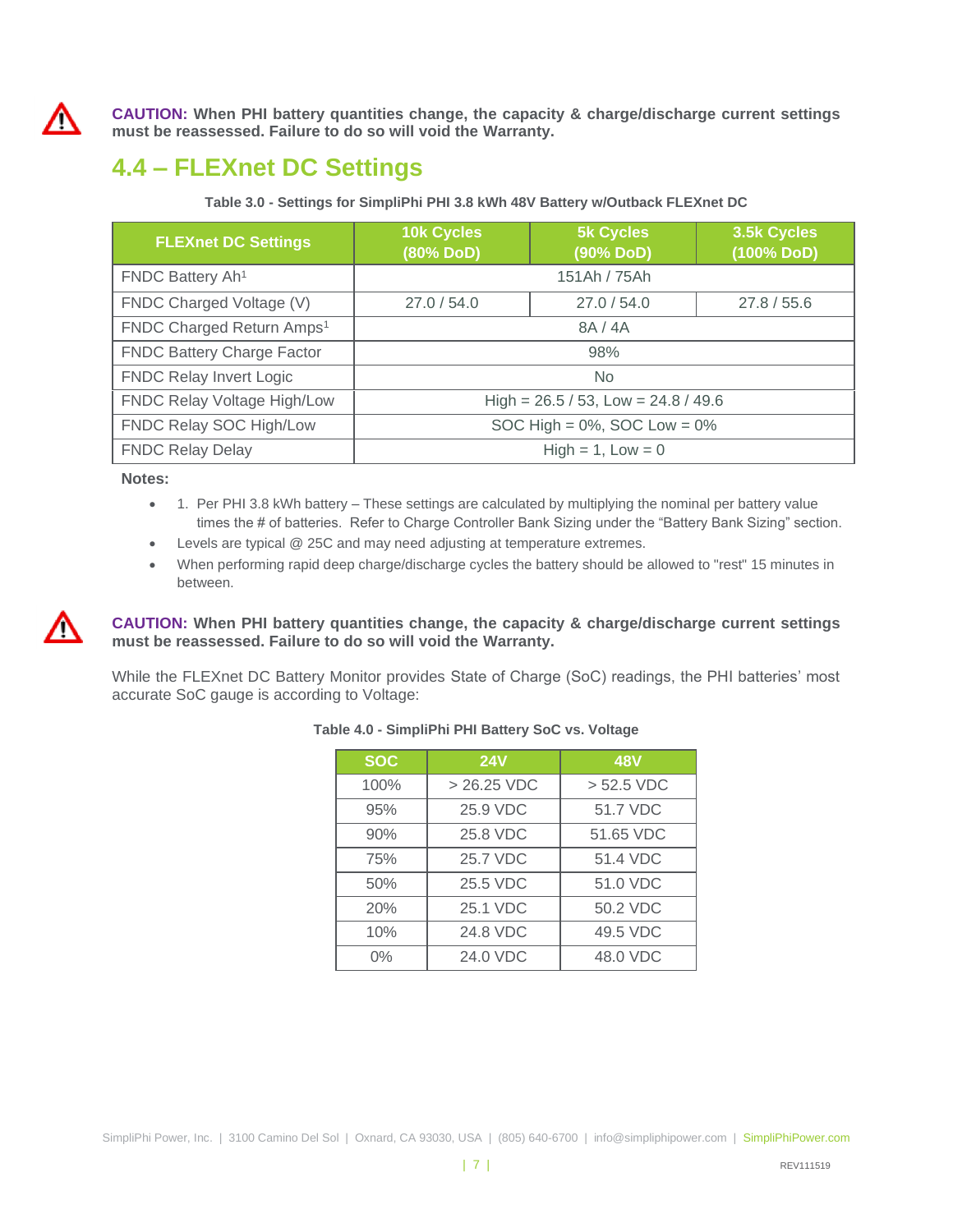#### **4.5 – MATE3/MATE3s Settings**

**Table 5.0 - Program Settings for SimpliPhi PHI 3.8 kWh 48V Battery w/Outback MATE3/MATE3s**

| <b>MATE3 / MATE3s Settings</b>     | <b>10k Cycles</b><br>(80% DoD) | <b>5k Cycles</b><br>$(90\%$ DoD) | 3.5k Cycles<br>$(100\%$ DoD) |
|------------------------------------|--------------------------------|----------------------------------|------------------------------|
| <b>FLEXnet DC Advanced Control</b> | Low SOC Warning $= 20\%$       |                                  |                              |
| <b>FLEXnet DC Advanced Control</b> | Critical SOC Warning $= 10\%$  |                                  |                              |

## <span id="page-7-0"></span>**5.0 – AC Input Charger Limit**

The Outback inverter charger current limit setting is made from the AC input side of the charger (not the DC side of the charger) so the AC charging current must be calculated then entered as the charger limit setting. Per Outback recommendations:

- 1. First convert DC charge current to DC watts. (AC and DC watts are the same)
- 2. Then apply the charger efficiency.
- 3. Then convert AC watts to AC current.

#### **Table 6.0 – Conversion from DC to AC Limit for 1 to 5 PHI 3.8 kWh 24V Batteries (45A DC limit per PHI battery)**

| Α                                 | в                                 | C.             | D                                                   |                                                                                                            |                                                              |
|-----------------------------------|-----------------------------------|----------------|-----------------------------------------------------|------------------------------------------------------------------------------------------------------------|--------------------------------------------------------------|
| # of Parallel<br><b>Batteries</b> | <b>DC Current</b><br><b>Limit</b> | ADC x VDC (24) | $WDC \div Charger$<br><b>Efficiency (85% = .85)</b> | Column $D \div$ Inverter<br><b>Voltage (120 or 240</b><br>VAC, dep. on<br>inverter; 240 VAC<br>used below) | <b>Round down (only</b><br>whole #s can be<br>used as input) |
|                                   | 45A                               | 1,080 WDC      | 1,270.59 WAC                                        | 5.29 AAC                                                                                                   | 5 AAC                                                        |
| $\mathbf{2}$                      | 90A                               | 2,160 WDC      | 2,541.18 WAC                                        | 10.59 AAC                                                                                                  | 10 AAC                                                       |
| 3                                 | 135A                              | 3,240 WDC      | 3,811.76 WAC                                        | 15.88 AAC                                                                                                  | 15 AAC                                                       |
| 4                                 | 180A                              | 4,320 WDC      | 5,082.35 WAC                                        | 21.18 AAC                                                                                                  | 21 AAC                                                       |
| 5                                 | 225A                              | 5,400 WDC      | 6,352.94 WAC                                        | 26.47 AAC                                                                                                  | 26 AAC                                                       |

**Table 7.0 – Conversion from DC to AC Limit for 1 to 5 PHI 3.8 kWh 48V Batteries (34A DC limit per PHI battery)**

|                                   | в                                 | C.             | D                                                   | Е                                                                                                   |                                                              |
|-----------------------------------|-----------------------------------|----------------|-----------------------------------------------------|-----------------------------------------------------------------------------------------------------|--------------------------------------------------------------|
| # of Parallel<br><b>Batteries</b> | <b>DC Current</b><br><b>Limit</b> | ADC x VDC (48) | $WDC \div$ Charger<br><b>Efficiency (85% = .85)</b> | Column D ÷ Inverter<br><b>Voltage (120 or 240)</b><br>VAC, dep. on inverter;<br>240 VAC used below) | <b>Round down (only</b><br>whole #s can be<br>used as input) |
|                                   | 37.5A                             | 1,800 WDC      | 2,118 WAC                                           | 8.82 AAC                                                                                            | 8 AAC                                                        |
| $\mathbf{2}$                      | 75A                               | 3,600 WDC      | 4,235 WAC                                           | 17.65 AAC                                                                                           | 17 AAC                                                       |
| 3                                 | 112.5A                            | 5,400 WDC      | 6,353 WAC                                           | 26.47 AAC                                                                                           | 26 AAC                                                       |
| 4                                 | 150A                              | 7,200 WDC      | 8,471 WAC                                           | 35.29 AAC                                                                                           | <b>35 AAC</b>                                                |
| 5                                 | 187.5A                            | 9,000 WDC      | 10,588 WAC                                          | 44.12 AAC                                                                                           | 44 AAC                                                       |